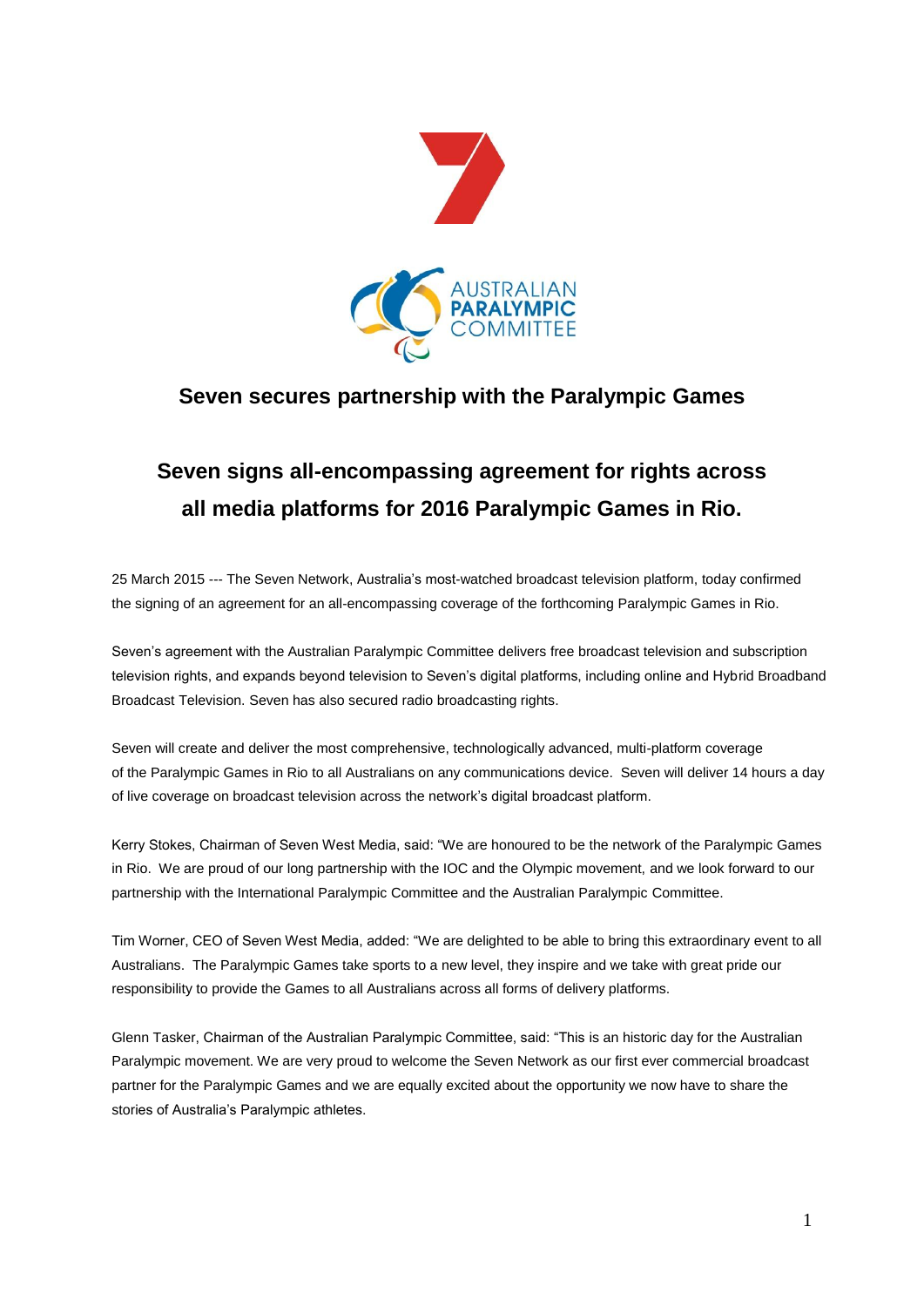"The APC is confident that the quality and depth of Paralympic coverage provided by the Seven Network will set a new standard for the Paralympic movement, not just during the 12 days of competition, but for the 18 months leading up to the Games. The Seven Network has embraced the Paralympic ideals and we will do everything we can to ensure our new partnership plays an important role in shaping community perceptions of people with disabilities," Mr Tasker added.

## **About the Australian Paralympic Committee**

At the Australian Paralympic Committee (APC) we help Australians with disabilities participate in sport and compete at the Paralympic Games through partnerships with governments, business, sporting bodies and the community.

We are responsible for preparing the Australian Paralympic Summer and Winter Teams for the Paralympic Games, which we have done successfully since we were established in 1990. At the London 2012 Paralympic Games in which 164 countries competed, Australia was placed fourth on the overall medal tally with 32 gold, 23 silver and 30 bronze medals.

We help identify potential Paralympians through our Performance Talent Program and assist athletes to prepare for competition by providing support and funding for coaching, equipment and travel in the lead up to the Summer and Winter Paralympic Games and other major competitions.

We act as the National Federation for Paralympic winter sport and the summer Paralympic sports of Goalball, Boccia, Powerlifting and Wheelchair Rugby. The Australian Wheelchair Rugby Team are the reigning Paralympic champions and World Champions.

At the 2012 Paralympic Games, 161 athletes from 13 sports were selected for the Australian Team, 43 of whom were identified through the APC's Paralympic talent search activities.

For the 2016 Paralympic Games, we are aiming to select a team of more 185 athletes in 15 sports. We have set a goal to finish top 5 on the overall medal tally, as we have done at every Paralympic Games since 1992.

Our partnerships with governments, business, national sporting organisations and disability groups are critical to delivering a successful Paralympic Team to the Games.

We believe participation in sport provides positive social and physical benefits to people with disabilities, and plays an important role in changing community perceptions of people with disabilities.

As a registered charity, we value the support and contribution of our donors, which is essential to enable us to send Australian Teams to the Games.

At the heart of what we do are our athletes, who strive to compete at an elite level, upholding the ideals of the Paralympic movement.